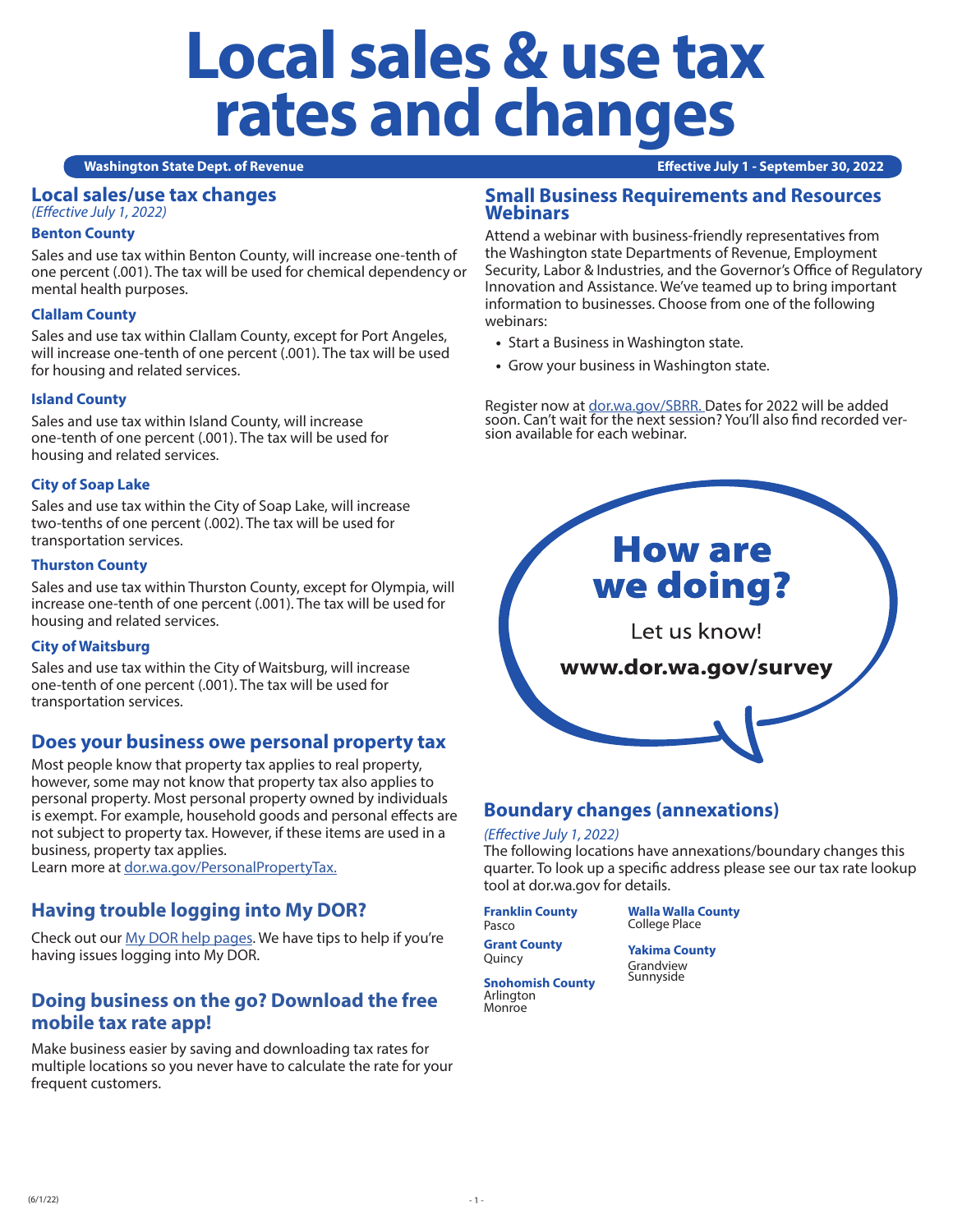# **Local sales and use tax rates**

**Tax changes are blue and bolded**

Effective July 1 - September 30, 2022

(We update tax rates every quarter. Please visit dor.wa.gov for current rates.) Note: For footnote information, please see the bottom of page 6.

| <b>Location</b>                 |              |               |                      | Sales/Use Tax                    |
|---------------------------------|--------------|---------------|----------------------|----------------------------------|
| <b>County/City</b>              | Loc.<br>Code | Local<br>Rate | <b>State</b><br>Rate | <b>Combined</b><br>Sales Tax (1) |
| <b>ADAMS</b>                    |              |               |                      |                                  |
| Unincorp. Areas                 | 0100         | .015          | .065                 | .080                             |
|                                 | 0101         | .015          | .065                 | .080                             |
|                                 | 0102         | .015          | .065                 | .080                             |
|                                 | 0103         | .017          | .065                 | .082                             |
|                                 | 0104         | .015          | .065                 | .080                             |
|                                 | 0105         | .015          | .065                 | .080                             |
| <b>ASOTIN</b>                   |              |               |                      |                                  |
| Unincorp. Areas                 | 0200         | .015          | .065                 | .080                             |
|                                 | 0201         | .015          | .065                 | .080                             |
|                                 | 0202         | .017          | .065                 | .082                             |
| (Eff. 7/1/22)<br><b>BENTON</b>  |              |               |                      |                                  |
| <b>Unincorp. Areas </b>         | 0300         | .016          | .065                 | .081                             |
| <b>Unincorp. PTBA* </b>         | 0333         | .022          | .065                 | .087                             |
| <b>Benton City </b>             | 0301         | .022          | .065                 | .087                             |
| Kennewick                       | 0302         | .022          | .065                 | .087                             |
|                                 | 0303         | .022          | .065                 | .087                             |
| Richland                        | 0304         | .022          | .065                 | .087                             |
| West Richland                   | 0305         | .022          | .065                 | .087                             |
| <b>CHELAN</b>                   |              |               |                      |                                  |
| Unincorp. Areas                 | 0400         | .018          | .065                 | .083                             |
|                                 | 0401         | .018          | .065                 | .083                             |
|                                 | 0402         | .018          | .065                 | .083                             |
|                                 | 0403         | .018          | .065                 | .083                             |
|                                 | 0404         | .020          | .065                 | .085                             |
|                                 | 0405         | .021          | .065                 | .086                             |
| <b>CLALLAM</b><br>(Eff. 7/1/22) |              |               |                      |                                  |
| <b>Unincorp. Areas </b>         | 0500         | .021          | .065                 | .086                             |
|                                 | 0501         | .021          | .065                 | .086                             |
|                                 | 0502         | .023          | .065                 | 880.                             |
|                                 | 0503         | .024          | .065                 | .089                             |
| <b>CLARK</b>                    |              |               |                      |                                  |
| Unincorp. Areas                 | 0600         | .012          | .065                 | .077                             |
| Unincorp. PTBA*                 | 0666         | .019          | .065                 | .084                             |
| Cowlitz Tribe - Unincorp. Areas | 0609         | .012          | .065                 | .077                             |
|                                 | 0601         | .019          | .065                 | .084                             |
|                                 | 0602         | .019          | .065                 | .084                             |
|                                 | 0603         | .019          | .065                 | .084                             |
| Cowlitz Tribe - La Center       | 0611         | .019          | .065                 | .084                             |
|                                 | 0604         | .021          | .065                 | .086                             |
|                                 | 0605         | .020          | .065                 | .085                             |
|                                 | 0606         | .019          | .065                 | .084                             |
|                                 | 0607         | .019          | .065                 | .084                             |

| Location                      |              |               |                      | Sales/Use Tax                    |
|-------------------------------|--------------|---------------|----------------------|----------------------------------|
| <b>County/City</b>            | Loc.<br>Code | Local<br>Rate | <b>State</b><br>Rate | <b>Combined</b><br>Sales Tax (1) |
| <b>COLUMBIA</b>               |              |               |                      |                                  |
| Unincorp. Areas               | 0700         | .017          | .065                 | .082                             |
|                               | 0701         | .019          | .065                 | .084                             |
|                               | 0702         | .017          | .065                 | .082                             |
| <b>COWLITZ</b>                |              |               |                      |                                  |
| Unincorp. Areas               | 0800         | .013          | .065                 | .078                             |
|                               | 0801         | .015          | .065                 | .080                             |
|                               | 0802         | .014          | .065                 | .079                             |
|                               | 0803         | .016          | .065                 | .081                             |
|                               | 0804         | .016          | .065                 | .081                             |
|                               | 0805         | .014          | .065                 | .079                             |
| <b>DOUGLAS</b>                |              |               |                      |                                  |
|                               | 0900         | .013          | .065                 | .078                             |
| Unincorp. PTBA*               | 0909         | .018          | .065                 | .083                             |
|                               | 0901         | .012          | .065                 | .077                             |
| East Wenatchee                | 0902         | .019          | .065                 | .084                             |
|                               | 0903         | .012          | .065                 | .077                             |
|                               | 0904         | .018          | .065                 | .083                             |
|                               | 0905         | .018          | .065                 | .083                             |
| <b>FERRY</b>                  |              |               |                      |                                  |
| Unincorp. Areas               | 1000         | .015          | .065                 | .080                             |
|                               | 1001         | .015          | .065                 | .080                             |
| <b>FRANKLIN</b>               |              |               |                      |                                  |
| Unincorp. Areas               | 1100         | .016          | .065                 | .081                             |
| Unincorp. PTBA*               | 1111         | .022          | .065                 | .087                             |
|                               | 1101         | .018          | .065                 | .083                             |
|                               | 1102         | .016          | .065                 | .081                             |
|                               | 1103         | .016          | .065                 | .081                             |
|                               | 1104         | .022          | .065                 | .087                             |
| <b>GARFIELD</b>               |              |               |                      |                                  |
|                               | 1200         | .014          | .065                 | .079                             |
|                               | 1201         | .014          | .065                 | .079                             |
| (Eff. 7/1/22)<br><b>GRANT</b> |              |               |                      |                                  |
|                               | 1300         | .017          | .065                 | .082                             |
|                               | 1301         | .017          | .065                 | .082                             |
|                               | 1302         | .017          | .065                 | .082                             |
|                               | 1303         | .019          | .065                 | .084                             |
|                               | 1304         | .019          | .065                 | .084                             |
|                               | 1305         | .019          | .065                 | .084                             |
|                               | 1306         | .017          | .065                 | .082                             |
|                               | 1307         | .017          | .065                 | .082                             |
|                               | 1308         | .019          | .065                 | .084                             |
|                               | 1309         | .019          | .065                 | .084                             |
|                               | 1310         | .017          | .065                 | .082                             |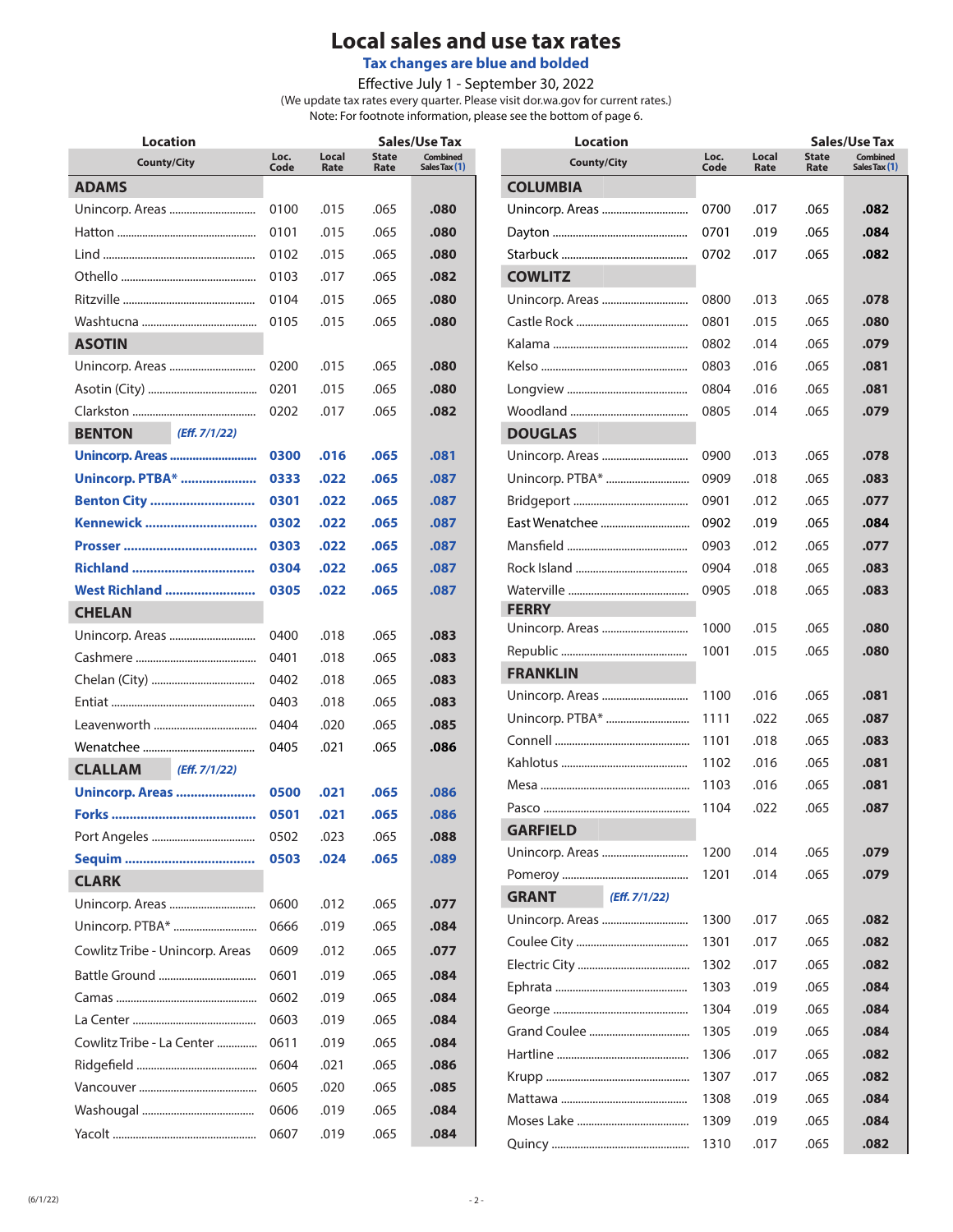| Location                                        |              |               |                      | Sales/Use Tax                    |
|-------------------------------------------------|--------------|---------------|----------------------|----------------------------------|
| <b>County/City</b>                              | Loc.<br>Code | Local<br>Rate | <b>State</b><br>Rate | <b>Combined</b><br>Sales Tax (1) |
| <b>GRANT (cont.)</b>                            |              |               |                      |                                  |
|                                                 | 1311         | .017          | .065                 | .082                             |
| Soap Lake                                       | 1312         | .019          | .065                 | .084                             |
|                                                 | 1313         | .017          | .065                 | .082                             |
|                                                 | 1315         | .017          | .065                 | .082                             |
| <b>GRAYS HARBOR</b>                             |              |               |                      |                                  |
|                                                 | 1400         | .024          | .065                 | .089                             |
| Chehalis Tribes - Unincorp.                     | 1411         | .024          | .065                 | .089                             |
|                                                 | 1401         | .0258         | .065                 | .0908                            |
|                                                 | 1402         | .024          | .065                 | .089                             |
|                                                 | 1403         | .024          | .065                 | .089                             |
|                                                 | 1404         | .024          | .065                 | .089                             |
|                                                 | 1405         | .024          | .065                 | .089                             |
|                                                 | 1406         | .024          | .065                 | .089                             |
|                                                 |              |               |                      |                                  |
| Chehalis Tribes - Oakville                      | 1407         | .024          | .065                 | .089                             |
|                                                 | 1413         | .024          | .065                 | .089                             |
| Ocean Shores                                    | 1409         | .026          | .065                 | .091                             |
|                                                 | 1408         | .024          | .065                 | .089                             |
| <b>ISLAND</b><br>(Eff. 7/1/22)                  |              |               |                      |                                  |
| Unincorp. Areas                                 | 1500         | .023          | .065                 | .088                             |
| Coupeville                                      | 1501         | .023          | .065                 | .088                             |
|                                                 | 1502         | .023          | .065                 | .088                             |
| Oak Harbor                                      | 1503         | .025          | .065                 | .090                             |
| <b>JEFFERSON</b>                                |              |               |                      |                                  |
|                                                 | 1600         | .026          | .065                 | .091                             |
| Suquamish Tribe - Unincorp.<br>Jefferson County | 1603         | .026          | .065                 | .091                             |
| Port Townsend                                   | 1601         | .026          | .065                 | .091                             |
| <b>KING</b>                                     |              |               |                      |                                  |
| Unincorp. Areas                                 | 1700         | .036          | .065                 | 101                              |
| Unincorp. Non-RTA                               | 4000         | .022          | .065                 | .087                             |
|                                                 | 1701         | .036          | .065                 | .101                             |
|                                                 | 1702         | .036          | .065                 | .101                             |
| Auburn/King Non-RTA                             | 4002         | .022          | .065                 | .087                             |
| Beaux Arts Village                              | 1703         | .036          | .065                 | .101                             |
|                                                 | 1704         | .036          | .065                 | .101                             |
| Bellevue Non-RTA                                | 4004         | .022          | .065                 | .087                             |
| Black Diamond                                   | 1705         | .022          | .065                 | .087                             |
|                                                 | 1706         | .036          | .065                 | .101                             |
|                                                 | 1734         | .036          | .065                 | .101                             |
|                                                 | 1707         | .022          | .065                 | .087                             |
|                                                 | 1708         | .036          | .065                 | .101                             |
|                                                 | 1712         | .022          | .065                 | .087                             |
|                                                 | 1709         | .036          | .065                 | .101                             |
|                                                 | 1710         | .024          | .065                 | .089                             |
|                                                 | 1711         | .023          | .065                 | .088                             |
|                                                 | 1732         | .036          | .065                 | .101                             |
| Puyallup Tribe - Federal Way                    | 1741         | .036          | .065                 | .101                             |
|                                                 |              |               |                      |                                  |
|                                                 |              |               |                      |                                  |
|                                                 | 1713<br>1714 | .036<br>.036  | .065<br>.065         | .101<br>.101                     |

| <b>Location</b>             |              |               |                      | <b>Sales/Use Tax</b>             |
|-----------------------------|--------------|---------------|----------------------|----------------------------------|
| <b>County/City</b>          | Loc.<br>Code | Local<br>Rate | <b>State</b><br>Rate | <b>Combined</b><br>Sales Tax (1) |
| <b>KING (cont.)</b>         |              |               |                      |                                  |
|                             | 1738         | .036          | .065                 | .101                             |
|                             | 1715         | .036          | .065                 | .101                             |
| Kent Non-RTA                | 4015         | .022          | .065                 | .087                             |
|                             | 1716         | .037          | .065                 | .102                             |
| Lake Forest Park            | 1717         | .036          | .065                 | .101                             |
|                             | 1720         | .022          | .065                 | .087                             |
|                             | 1718         | .036          | .065                 | .101                             |
| Mercer Island               | 1719         | .036          | .065                 | .101                             |
|                             | 1731         | .036          | .065                 | .101                             |
|                             | 1736         | .036          | .065                 | .101                             |
| Newcastle Non-RTA           | 4036         | .022          | .065                 | .087                             |
| Normandy Park               | 1721         | .036          | .065                 | .101                             |
|                             | 1722         | .025          | .065                 | .090                             |
|                             | 1723         | .036          | .065                 | .101                             |
|                             | 1724         | .036          | .065                 | .101                             |
| Redmond Non-RTA             | 4024         | .022          | .065                 | .087                             |
|                             | 1725         | .036          | .065                 | .101                             |
| Renton Non-RTA              | 4025         | .022          | .065                 | .087                             |
|                             | 1739         | .036          | .065                 | .101                             |
| Sammamish Non-RTA           | 4039         | .022          | .065                 | .087                             |
|                             | 1733         | .036          | .065                 | .101                             |
|                             | 1726         | .0375         | .065                 | .1025                            |
|                             | 1737         | .038          | .065                 | .103                             |
|                             | 1727         | .022          | .065                 | .087                             |
|                             | 1728         | .024          | .065                 | .089                             |
|                             |              | .036          |                      |                                  |
|                             | 1729         |               | .065                 | .101                             |
|                             | 1735         | .036          | .065                 | .101                             |
| Woodinville Non-RTA         | 4035         | .022          | .065                 | .087                             |
|                             | 1730         | .036          | .065                 | .101                             |
| <b>KITSAP</b>               |              |               |                      |                                  |
|                             | 1800         | .027          | .065                 | .092                             |
| Bainbridge Island           | 1804         | .027          | .065                 | .092                             |
|                             | 1801         | .027          | .065                 | .092                             |
|                             | 1802         | .027          | .065                 | .092                             |
|                             | 1803         | .027          | .065                 | .092                             |
| Suquamish Tribe - Unincorp. | 1805         | .027          | .065                 | .092                             |
| <b>KITTITAS</b>             |              |               |                      |                                  |
|                             | 1900         | .016          | .065                 | .081                             |
|                             | 1901         | .016          | .065                 | .081                             |
|                             | 1902         | .019          | .065                 | .084                             |
|                             | 1903         | .016          | .065                 | .081                             |
|                             | 1904         | .016          | .065                 | .081                             |
| South Cle Elum              | 1905         | .016          | .065                 | .081                             |
| <b>KLICKITAT</b>            |              |               |                      |                                  |
| Unincorp. Areas             | 2000         | .010          | .065                 | .075                             |
|                             | 2001         | .010          | .065                 | .075                             |
|                             | 2002         | .010          | .065                 | .075                             |
| White Salmon                | 2003         | .010          | .065                 | .075                             |
|                             |              |               |                      |                                  |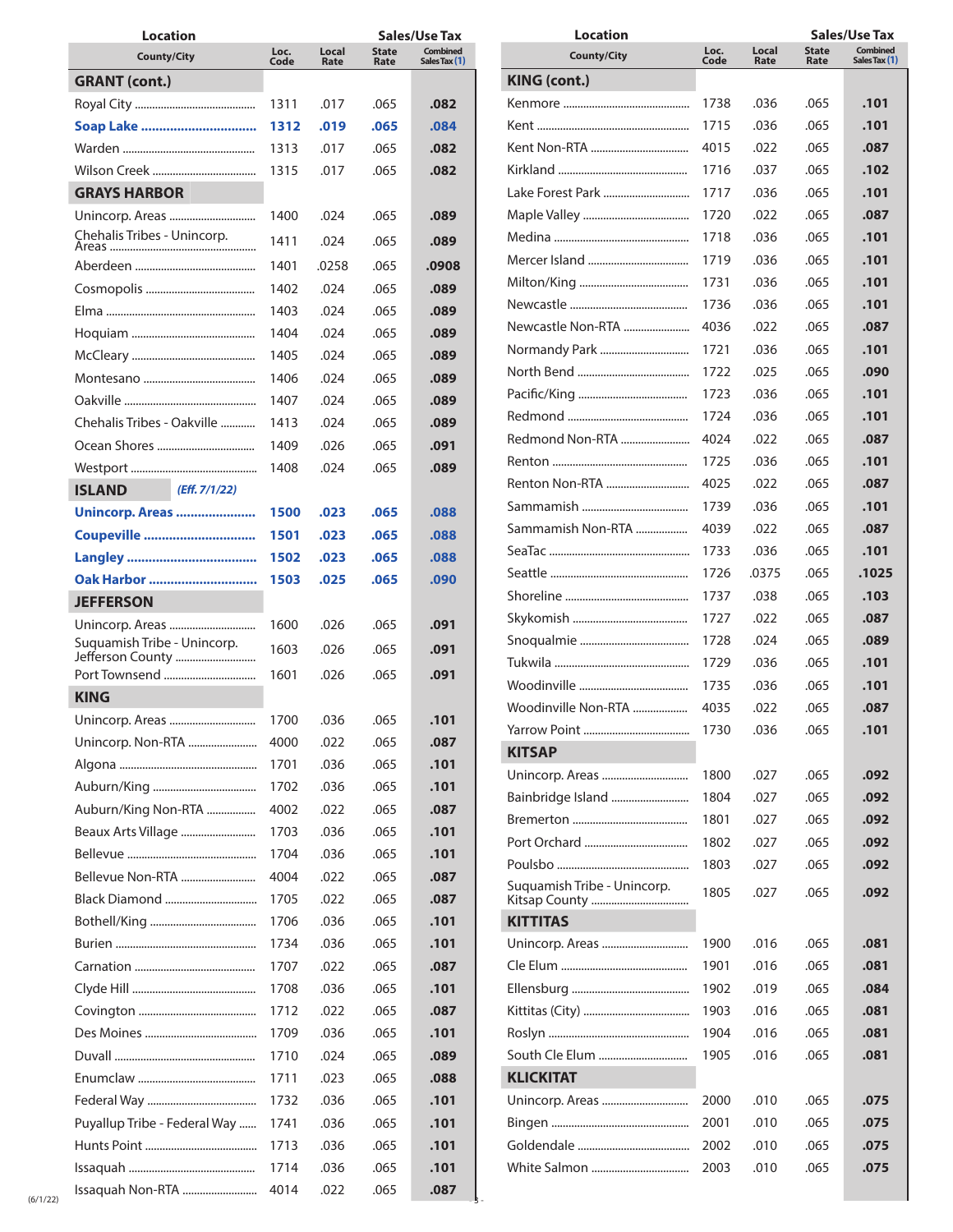| <b>Location</b>                 |              |               |                      | Sales/Use Tax                    |
|---------------------------------|--------------|---------------|----------------------|----------------------------------|
| <b>County/City</b>              | Loc.<br>Code | Local<br>Rate | <b>State</b><br>Rate | <b>Combined</b><br>Sales Tax (1) |
| <b>LEWIS</b>                    |              |               |                      |                                  |
| Unincorp. Areas                 | 2100         | .013          | .065                 | .078                             |
| Chehalis Tribes - Unincorp.     | 2111         | .013          | .065                 | .078                             |
|                                 | 2101         | .017          | .065                 | .082                             |
|                                 | 2102         | .017          | .065                 | .082                             |
|                                 | 2103         | .013          | .065                 | .078                             |
|                                 | 2104         | .013          | .065                 | .078                             |
|                                 | 2105         | .013          | .065                 | .078                             |
|                                 | 2106         | .013          | .065                 | .078                             |
|                                 | 2107         | .013          | .065                 | .078                             |
|                                 | 2108         | .013          | .065                 | .078                             |
|                                 | 2109         | .013          | .065                 | .078                             |
| <b>LINCOLN</b>                  |              |               |                      |                                  |
| Unincorp. Areas                 | 2200         | .015          | .065                 | .080                             |
|                                 | 2201         | .015          | .065                 | .080                             |
|                                 | 2202         | .015          | .065                 | .080                             |
|                                 | 2203         | .015          | .065                 | .080                             |
|                                 | 2204         | .015          | .065                 | .080                             |
|                                 | 2205         | .015          | .065                 | .080                             |
|                                 | 2206         | .015          | .065                 | .080                             |
|                                 | 2207         | .015          | .065                 | .080                             |
|                                 | 2208         | .015          | .065                 | .080                             |
| <b>MASON</b>                    |              |               |                      |                                  |
|                                 | 2300         | .020          | .065                 | .085                             |
| Squaxin Tribe - Unincorp. Areas | 2303         | .020          | .065                 | .085                             |
|                                 | 2301         | .023          | .065                 | .088                             |
| <b>OKANOGAN</b>                 |              |               |                      |                                  |
| Unincorp. Areas                 | 2400         | .015          | .065                 | .080                             |
| Unincorp. PTBA*                 | 2424         | .019          | 065                  | .084                             |
|                                 | 2401         | .019          | .065                 | .084                             |
|                                 | 2402         | .019          | .065                 | .084                             |
|                                 | 2403         | .015          | .065                 | .080                             |
|                                 | 2404         | .015          | .065                 | .080                             |
|                                 | 2405         | .015          | .065                 | .080                             |
| Okanogan (City)                 | 2406         | .020          | .065                 | .085                             |
|                                 | 2407         | .019          | .065                 | .084                             |
|                                 | 2408         | .019          | .065                 | .084                             |
|                                 | 2409         | .021          | .065                 | .086                             |
|                                 | 2410         | .019          | .065                 | .084                             |
|                                 | 2411         | .020          | .065                 | .085                             |
|                                 | 2412         | .022          | .065                 | .087                             |
|                                 | 2413         | .020          | .065                 | .085                             |
| <b>PACIFIC</b>                  |              |               |                      |                                  |
| Unincorp. Areas                 | 2500         | .016          | .065                 | .081                             |
|                                 | 2501         | .016          | .065                 | .081                             |
|                                 | 2502         | .018          | .065                 | .083                             |
|                                 | 2503         | .016          | .065                 | .081                             |
|                                 | 2504         | .016          | .065                 | .081                             |

| Location                                      |              |               |                      | <b>Sales/Use Tax</b>             |
|-----------------------------------------------|--------------|---------------|----------------------|----------------------------------|
| <b>County/City</b>                            | Loc.<br>Code | Local<br>Rate | <b>State</b><br>Rate | <b>Combined</b><br>Sales Tax (1) |
| <b>PEND OREILLE</b>                           |              |               |                      |                                  |
| Unincorp. Areas                               | 2600         | .012          | .065                 | .077                             |
|                                               | 2601         | .012          | .065                 | .077                             |
|                                               | 2602         | .012          | .065                 | .077                             |
| Kalispel Tribe - Pend                         | 2607         | .012          | .065                 | .077                             |
|                                               | 2603         | .012          | .065                 | .077                             |
|                                               |              | .012          |                      |                                  |
|                                               | 2604         |               | .065                 | .077                             |
|                                               | 2605         | .012          | .065                 | .077                             |
| PIERCE                                        |              |               |                      |                                  |
| Unincorp. Areas                               | 2700         | .029          | .065                 | .094                             |
| Unincorp. Areas Non-RTA                       | 4100         | .015          | .065                 | .080                             |
|                                               | 2789         | .015          | .065                 | .080                             |
| Unincorp. PTBA*                               | 2727         | .035          | .065                 | .100                             |
| Unincorp. PTBA* Non-RTA                       | 4127         | .021          | .065                 | .086                             |
| Unincorp. PTBA* HBZ <sup>+</sup>              | 2787         | .021          | .065                 | .086                             |
| Nisqually Tribe - Unincorp.                   | 2725         | .029          | .065                 | .094                             |
| Nisqually Tribe - Unincorp.<br>Areas Non-RTA  | 4103         | .015          | .065                 | .080                             |
| Puyallup Tribe - Unincorp.<br>Areas Non-RTA   | 4105         | .015          | .065                 | .080                             |
| Puyallup Tribe - Unincorp.<br>Areas PTBA* RTA | 2745         | .035          | .065                 | .100                             |
| Auburn/Pierce …………………………                      | 2724         | .035          | .065                 | .100                             |
|                                               | 2701         | .029          | .065                 | .094                             |
| Bonney Lake Non-RTA                           | 4101         | .015          | .065                 | .080                             |
|                                               | 2702         | .015          | .065                 | .080                             |
|                                               | 2703         | .015          | .065                 | .080                             |
|                                               | 2704         | .029          | .065                 | .094                             |
|                                               | 2705         | .015          | .065                 | .080                             |
|                                               | 2720         | .035          | .065                 | .100                             |
| Puyallup Tribe - Edgewood                     | 2739         | .035          | .065                 | .100                             |
|                                               | 2706         | .035          | .065                 | .100                             |
| Puyallup Tribe - Fife                         | 2735         | .035          | .065                 | .100                             |
|                                               | 2707         | .035          | .065                 | .100                             |
|                                               | 2708         | .023          | .065                 | .088                             |
| Gig Harbor HBZ <sup>+</sup>                   | 2788         | .023          | .065                 | .088                             |
|                                               | 2721         | .035          | .065                 | .100                             |
|                                               | 2709         | .035          | .065                 | .100                             |
| Puyallup Tribe - Milton                       | 2737         | .035          | .065                 | .100                             |
| Misqually Tribes - Lakewood                   | 2731         | .035          | .065                 | .100                             |
|                                               | 2710         | .029          | .065                 | .094                             |
|                                               | 2723         | .035          | .065                 | .100                             |
|                                               | 2711         | .035          | .065                 | .100                             |
| Puyallup Tribe - Puyallup                     | 2733         | .035          | .065                 | .100                             |
|                                               | 2712         | .016          | .065                 | .081                             |
|                                               | 2713         | .035          | .065                 | .100                             |
|                                               | 2714         | .015          | .065                 | .080                             |
|                                               | 2715         | .035          | .065                 | .100                             |
|                                               | 2716         | .029          | .065                 | .094                             |
|                                               | 2717         | .038          | .065                 | .103                             |
| Puyallup Tribe - Tacoma                       | 2741         | .038          | .065                 | .103                             |
|                                               |              |               |                      |                                  |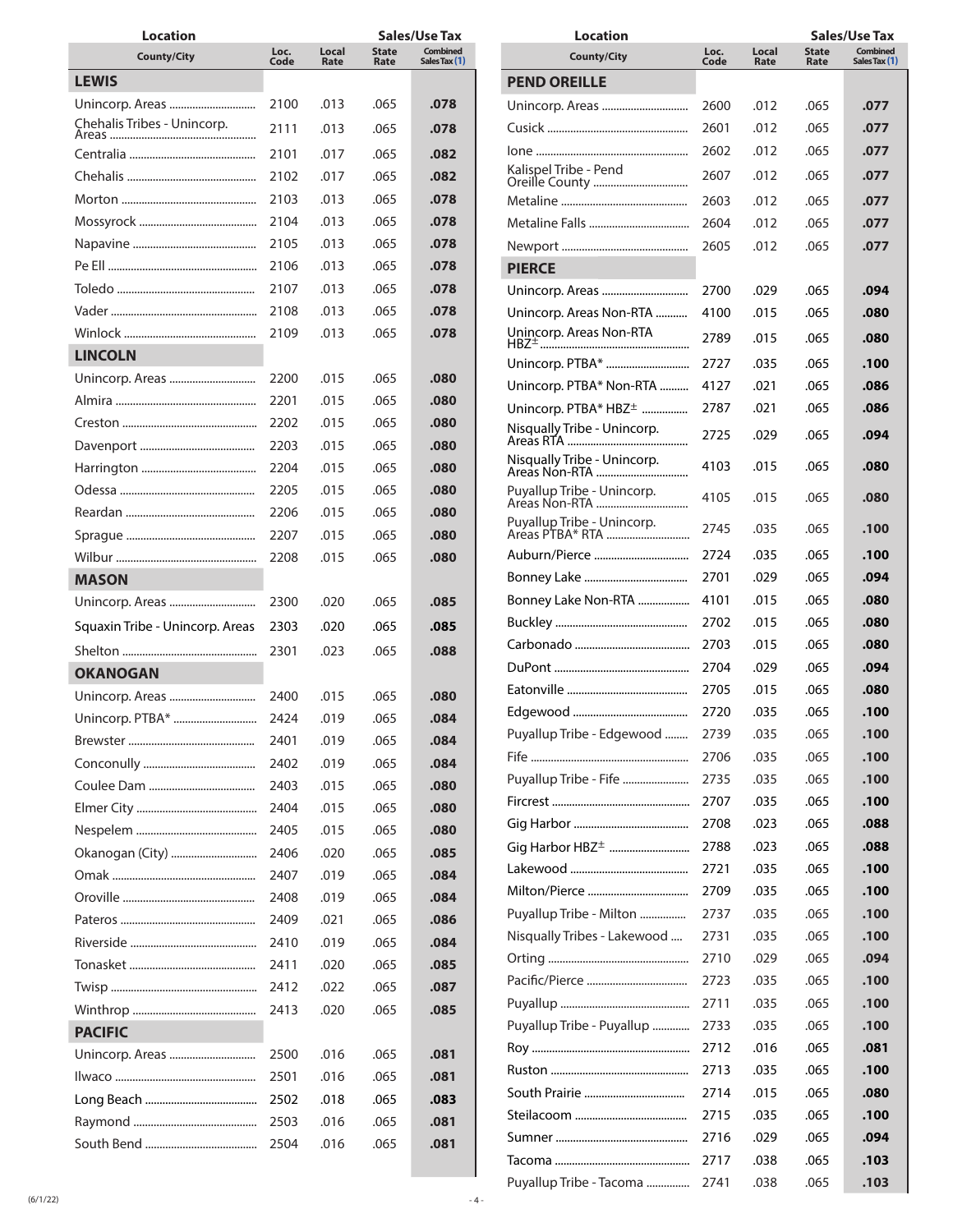| Location                                                        |              |               |                      | Sales/Use Tax                    |
|-----------------------------------------------------------------|--------------|---------------|----------------------|----------------------------------|
| <b>County/City</b>                                              | Loc.<br>Code | Local<br>Rate | <b>State</b><br>Rate | <b>Combined</b><br>Sales Tax (1) |
| PIERCE (cont.)                                                  |              |               |                      |                                  |
|                                                                 | 2719         | .035          | .065                 | .100                             |
|                                                                 | 2718         | .015          | .065                 | .080                             |
| <b>SAN JUAN</b><br>(Eff. 7/1/22)                                |              |               |                      |                                  |
| Unincorp. Areas                                                 | 2800         | .018          | .065                 | .083                             |
| <b>Lummi Nation - Unincorp.</b><br>San Juan County              | 2803         | .018          | .065                 | .083                             |
| Friday Harbor                                                   | 2801         | .020          | .065                 | .085                             |
| (Eff. 7/1/22)<br><b>SKAGIT</b>                                  |              |               |                      |                                  |
| Unincorp. Areas                                                 | 2900         | .017          | .065                 | .082                             |
| Unincorp. Areas PTBA*                                           | 2929         | .021          | .065                 | .086                             |
|                                                                 | 2901         | .023          | .065                 | .088                             |
|                                                                 | 2902         | .021          | .065                 | .086                             |
|                                                                 | 2903         | .021          | .065                 | .086                             |
|                                                                 | 2904         | .021          | .065                 | .086                             |
|                                                                 | 2905         | .021          | .065                 | .086                             |
|                                                                 | 2906         | .021          | .065                 | .086                             |
| Mount Vernon                                                    | 2907         | .023          | .065                 | .088                             |
| Sedro-Woolley                                                   | 2908         | .021          | .065                 | .086                             |
| <b>Sauk-Suiattle - Unincorp.</b><br><b>Skagit County </b>       | 2915         | .017          | .065                 | .082                             |
| <b>Sauk-Suiattle - Unincorp.</b><br><b>Skagit County PTBA* </b> | 2933         | .021          | .065                 | .086                             |
| Swinomish Tribe - La Conner                                     | 2911         | .021          | .065                 | .086                             |
| Swinomish Tribe - Skagit<br>County                              | 2909         | .017          | .065                 | .082                             |
| Swinomish Tribe - Skagit                                        | 2931         | .021          | .065                 | .086                             |
| <b>SKAMANIA</b>                                                 |              |               |                      |                                  |
| Unincorp. Areas                                                 | 3000         | .012          | .065                 | .077                             |
| North Bonneville                                                | 3001         | .012          | .065                 | .077                             |
|                                                                 | 3002         | .012          | .065                 | .077                             |
| <b>SNOHOMISH</b><br>(Eff. 7/1/22)                               |              |               |                      |                                  |
|                                                                 | 3100         | .028          | .065                 | .093                             |
| Unincorp. Areas Non-RTA                                         | 4200         | .014          | .065                 | .079                             |
|                                                                 | 3131         | .040          | .065                 | .105                             |
| Unincorp. PTBA* Non-RTA                                         | 4231         | .026          | .065                 | .091                             |
| <b>Stillaguamish Tribe -</b><br>Unincorp. Areas                 | 4237         | .026          | .065                 | .091                             |
| Tulalip Tribes - Unincorp.<br>PTBA Non-RTA                      | 4233         | .026          | .065                 | .091                             |
|                                                                 | 3101         | .028          | .065                 | .093                             |
| <b>Stillaguamish Tribe -</b>                                    | 3123         | .028          | .065                 | .093                             |
| Arlington<br>Bothell/Snohomish                                  | 3120         | .040          | .065                 | .105                             |
|                                                                 | 3102         | .040          | .065                 | .105                             |
|                                                                 | 3103         | .026          | .065                 | .091                             |
|                                                                 | 3104         | .040          | .065                 | .105                             |
|                                                                 | 3105         | .034          | .065                 | .099                             |
|                                                                 | 4205         | .020          | .065                 | .085                             |
|                                                                 | 3106         | .026          | .065                 | .091                             |
|                                                                 | 3107         | .026          | .065                 | .091                             |
|                                                                 | 3108         | .026          | .065                 | .091                             |
|                                                                 | 3109         | .026          | .065                 | .091                             |
|                                                                 | 3110         | .041          | .065                 | .106                             |
|                                                                 |              |               |                      |                                  |

| <b>Combined</b><br>Local<br><b>State</b><br>Loc.<br><b>County/City</b><br>Code<br>Rate<br>Sales Tax (1)<br>Rate<br><b>SNOHOMISH (cont.)</b><br>3111<br>.029<br>.065<br>.094<br><b>Stillaguamish Tribe -</b><br>3125<br>.029<br>.065<br>.094<br>Marysville<br>Tulalip Tribes - Marysville<br>3121<br>.029<br>.065<br>.094<br>3119<br>.065<br>.106<br>.041<br>3112<br>.029<br>.065<br>.094<br>Mountlake Terrace<br>.065<br>.105<br>3113<br>.040<br>.065<br>.106<br>3114<br>.041<br>Snohomish (City)<br>3115<br>.028<br>.065<br>.093<br>3116<br>.065<br>.093<br>.028<br><b>Stillaguamish Tribe -</b><br><b>Unincorp. Snohomish County</b><br>4201<br>.014<br>.065<br>.079<br>Non-RTA<br><b>Sauk-Suiattle - Unincorp.</b><br><b>Snohomish County PTBA*</b><br>.026<br>.065<br>4235<br>.091<br>3117<br>.026<br>.065<br>.091<br>.065<br>.105<br>3118<br>.040<br><b>SPOKANE</b><br>Unincorp. Areas<br>3200<br>.016<br>.065<br>.081<br>Unincorp. PTBA*<br>3232<br>.024<br>.065<br>.089<br>Airway Heights<br>3201<br>.026<br>.065<br>.091<br>3202<br>.024<br>.065<br>.089<br>3203<br>.016<br>.065<br>.081<br>.016<br>.065<br>3204<br>.081<br>Kalispel Tribe - Airway Heights<br>3215<br>.026<br>.065<br>.091<br>3205<br>.016<br>.065<br>.081<br>3212<br>.065<br>.024<br>.089<br>3206<br>.024<br>.065<br>.089<br>.065<br>3207<br>.024<br>.089<br>3208<br>.016<br>.065<br>.081<br>.016<br>.065<br>.081<br>3209<br>Spokane (City)<br>.025<br>.065<br>3210<br>.090<br>Spokane Valley<br>3213<br>.024<br>.065<br>.089<br>3211<br>.016<br>.065<br>.081<br><b>STEVENS</b><br>.011<br>Unincorp. Areas<br>3300<br>.065<br>.076<br>3301<br>.011<br>.065<br>.076<br>3302<br>.011<br>.065<br>.076<br>.011<br>.065<br>.076<br>3303<br>.076<br>3304<br>.011<br>.065<br>.011<br>.065<br>.076<br>3305<br>.011<br>.065<br>.076<br>3306<br>(Eff. 7/1/22)<br><b>THURSTON</b><br>Unincorp. Areas<br>.016<br>3400<br>.065<br>.081<br><b>Unincorp. PTBA*</b><br>3434<br>.028<br>.065<br>.093<br><b>Chehalis Tribes - Unincorp.</b><br>Areas<br>.016<br>.065<br>3409<br>.081<br><b>Nisqually Tribes - Unincorp.</b><br>.016<br>.065<br>3415<br>.081<br>Areas<br><b>Nisqually Tribes - Unincorp.</b><br>3417<br>.028<br>.065<br>.093<br>Areas PTBA* | Location                          |      |      |      | <b>Sales/Use Tax</b> |
|--------------------------------------------------------------------------------------------------------------------------------------------------------------------------------------------------------------------------------------------------------------------------------------------------------------------------------------------------------------------------------------------------------------------------------------------------------------------------------------------------------------------------------------------------------------------------------------------------------------------------------------------------------------------------------------------------------------------------------------------------------------------------------------------------------------------------------------------------------------------------------------------------------------------------------------------------------------------------------------------------------------------------------------------------------------------------------------------------------------------------------------------------------------------------------------------------------------------------------------------------------------------------------------------------------------------------------------------------------------------------------------------------------------------------------------------------------------------------------------------------------------------------------------------------------------------------------------------------------------------------------------------------------------------------------------------------------------------------------------------------------------------------------------------------------------------------------------------------------------------------------------------------------------------------------------------------------------------------------------------------------------------------------------------------------------------------------------------------------------------------------------------------------------------------------------------------------------------|-----------------------------------|------|------|------|----------------------|
|                                                                                                                                                                                                                                                                                                                                                                                                                                                                                                                                                                                                                                                                                                                                                                                                                                                                                                                                                                                                                                                                                                                                                                                                                                                                                                                                                                                                                                                                                                                                                                                                                                                                                                                                                                                                                                                                                                                                                                                                                                                                                                                                                                                                                    |                                   |      |      |      |                      |
|                                                                                                                                                                                                                                                                                                                                                                                                                                                                                                                                                                                                                                                                                                                                                                                                                                                                                                                                                                                                                                                                                                                                                                                                                                                                                                                                                                                                                                                                                                                                                                                                                                                                                                                                                                                                                                                                                                                                                                                                                                                                                                                                                                                                                    |                                   |      |      |      |                      |
|                                                                                                                                                                                                                                                                                                                                                                                                                                                                                                                                                                                                                                                                                                                                                                                                                                                                                                                                                                                                                                                                                                                                                                                                                                                                                                                                                                                                                                                                                                                                                                                                                                                                                                                                                                                                                                                                                                                                                                                                                                                                                                                                                                                                                    |                                   |      |      |      |                      |
|                                                                                                                                                                                                                                                                                                                                                                                                                                                                                                                                                                                                                                                                                                                                                                                                                                                                                                                                                                                                                                                                                                                                                                                                                                                                                                                                                                                                                                                                                                                                                                                                                                                                                                                                                                                                                                                                                                                                                                                                                                                                                                                                                                                                                    |                                   |      |      |      |                      |
|                                                                                                                                                                                                                                                                                                                                                                                                                                                                                                                                                                                                                                                                                                                                                                                                                                                                                                                                                                                                                                                                                                                                                                                                                                                                                                                                                                                                                                                                                                                                                                                                                                                                                                                                                                                                                                                                                                                                                                                                                                                                                                                                                                                                                    |                                   |      |      |      |                      |
|                                                                                                                                                                                                                                                                                                                                                                                                                                                                                                                                                                                                                                                                                                                                                                                                                                                                                                                                                                                                                                                                                                                                                                                                                                                                                                                                                                                                                                                                                                                                                                                                                                                                                                                                                                                                                                                                                                                                                                                                                                                                                                                                                                                                                    |                                   |      |      |      |                      |
|                                                                                                                                                                                                                                                                                                                                                                                                                                                                                                                                                                                                                                                                                                                                                                                                                                                                                                                                                                                                                                                                                                                                                                                                                                                                                                                                                                                                                                                                                                                                                                                                                                                                                                                                                                                                                                                                                                                                                                                                                                                                                                                                                                                                                    |                                   |      |      |      |                      |
|                                                                                                                                                                                                                                                                                                                                                                                                                                                                                                                                                                                                                                                                                                                                                                                                                                                                                                                                                                                                                                                                                                                                                                                                                                                                                                                                                                                                                                                                                                                                                                                                                                                                                                                                                                                                                                                                                                                                                                                                                                                                                                                                                                                                                    |                                   |      |      |      |                      |
|                                                                                                                                                                                                                                                                                                                                                                                                                                                                                                                                                                                                                                                                                                                                                                                                                                                                                                                                                                                                                                                                                                                                                                                                                                                                                                                                                                                                                                                                                                                                                                                                                                                                                                                                                                                                                                                                                                                                                                                                                                                                                                                                                                                                                    |                                   |      |      |      |                      |
|                                                                                                                                                                                                                                                                                                                                                                                                                                                                                                                                                                                                                                                                                                                                                                                                                                                                                                                                                                                                                                                                                                                                                                                                                                                                                                                                                                                                                                                                                                                                                                                                                                                                                                                                                                                                                                                                                                                                                                                                                                                                                                                                                                                                                    |                                   |      |      |      |                      |
|                                                                                                                                                                                                                                                                                                                                                                                                                                                                                                                                                                                                                                                                                                                                                                                                                                                                                                                                                                                                                                                                                                                                                                                                                                                                                                                                                                                                                                                                                                                                                                                                                                                                                                                                                                                                                                                                                                                                                                                                                                                                                                                                                                                                                    |                                   |      |      |      |                      |
|                                                                                                                                                                                                                                                                                                                                                                                                                                                                                                                                                                                                                                                                                                                                                                                                                                                                                                                                                                                                                                                                                                                                                                                                                                                                                                                                                                                                                                                                                                                                                                                                                                                                                                                                                                                                                                                                                                                                                                                                                                                                                                                                                                                                                    |                                   |      |      |      |                      |
|                                                                                                                                                                                                                                                                                                                                                                                                                                                                                                                                                                                                                                                                                                                                                                                                                                                                                                                                                                                                                                                                                                                                                                                                                                                                                                                                                                                                                                                                                                                                                                                                                                                                                                                                                                                                                                                                                                                                                                                                                                                                                                                                                                                                                    |                                   |      |      |      |                      |
|                                                                                                                                                                                                                                                                                                                                                                                                                                                                                                                                                                                                                                                                                                                                                                                                                                                                                                                                                                                                                                                                                                                                                                                                                                                                                                                                                                                                                                                                                                                                                                                                                                                                                                                                                                                                                                                                                                                                                                                                                                                                                                                                                                                                                    |                                   |      |      |      |                      |
|                                                                                                                                                                                                                                                                                                                                                                                                                                                                                                                                                                                                                                                                                                                                                                                                                                                                                                                                                                                                                                                                                                                                                                                                                                                                                                                                                                                                                                                                                                                                                                                                                                                                                                                                                                                                                                                                                                                                                                                                                                                                                                                                                                                                                    |                                   |      |      |      |                      |
|                                                                                                                                                                                                                                                                                                                                                                                                                                                                                                                                                                                                                                                                                                                                                                                                                                                                                                                                                                                                                                                                                                                                                                                                                                                                                                                                                                                                                                                                                                                                                                                                                                                                                                                                                                                                                                                                                                                                                                                                                                                                                                                                                                                                                    |                                   |      |      |      |                      |
|                                                                                                                                                                                                                                                                                                                                                                                                                                                                                                                                                                                                                                                                                                                                                                                                                                                                                                                                                                                                                                                                                                                                                                                                                                                                                                                                                                                                                                                                                                                                                                                                                                                                                                                                                                                                                                                                                                                                                                                                                                                                                                                                                                                                                    |                                   |      |      |      |                      |
|                                                                                                                                                                                                                                                                                                                                                                                                                                                                                                                                                                                                                                                                                                                                                                                                                                                                                                                                                                                                                                                                                                                                                                                                                                                                                                                                                                                                                                                                                                                                                                                                                                                                                                                                                                                                                                                                                                                                                                                                                                                                                                                                                                                                                    |                                   |      |      |      |                      |
|                                                                                                                                                                                                                                                                                                                                                                                                                                                                                                                                                                                                                                                                                                                                                                                                                                                                                                                                                                                                                                                                                                                                                                                                                                                                                                                                                                                                                                                                                                                                                                                                                                                                                                                                                                                                                                                                                                                                                                                                                                                                                                                                                                                                                    |                                   |      |      |      |                      |
|                                                                                                                                                                                                                                                                                                                                                                                                                                                                                                                                                                                                                                                                                                                                                                                                                                                                                                                                                                                                                                                                                                                                                                                                                                                                                                                                                                                                                                                                                                                                                                                                                                                                                                                                                                                                                                                                                                                                                                                                                                                                                                                                                                                                                    |                                   |      |      |      |                      |
|                                                                                                                                                                                                                                                                                                                                                                                                                                                                                                                                                                                                                                                                                                                                                                                                                                                                                                                                                                                                                                                                                                                                                                                                                                                                                                                                                                                                                                                                                                                                                                                                                                                                                                                                                                                                                                                                                                                                                                                                                                                                                                                                                                                                                    |                                   |      |      |      |                      |
|                                                                                                                                                                                                                                                                                                                                                                                                                                                                                                                                                                                                                                                                                                                                                                                                                                                                                                                                                                                                                                                                                                                                                                                                                                                                                                                                                                                                                                                                                                                                                                                                                                                                                                                                                                                                                                                                                                                                                                                                                                                                                                                                                                                                                    |                                   |      |      |      |                      |
|                                                                                                                                                                                                                                                                                                                                                                                                                                                                                                                                                                                                                                                                                                                                                                                                                                                                                                                                                                                                                                                                                                                                                                                                                                                                                                                                                                                                                                                                                                                                                                                                                                                                                                                                                                                                                                                                                                                                                                                                                                                                                                                                                                                                                    |                                   |      |      |      |                      |
|                                                                                                                                                                                                                                                                                                                                                                                                                                                                                                                                                                                                                                                                                                                                                                                                                                                                                                                                                                                                                                                                                                                                                                                                                                                                                                                                                                                                                                                                                                                                                                                                                                                                                                                                                                                                                                                                                                                                                                                                                                                                                                                                                                                                                    |                                   |      |      |      |                      |
|                                                                                                                                                                                                                                                                                                                                                                                                                                                                                                                                                                                                                                                                                                                                                                                                                                                                                                                                                                                                                                                                                                                                                                                                                                                                                                                                                                                                                                                                                                                                                                                                                                                                                                                                                                                                                                                                                                                                                                                                                                                                                                                                                                                                                    |                                   |      |      |      |                      |
|                                                                                                                                                                                                                                                                                                                                                                                                                                                                                                                                                                                                                                                                                                                                                                                                                                                                                                                                                                                                                                                                                                                                                                                                                                                                                                                                                                                                                                                                                                                                                                                                                                                                                                                                                                                                                                                                                                                                                                                                                                                                                                                                                                                                                    |                                   |      |      |      |                      |
|                                                                                                                                                                                                                                                                                                                                                                                                                                                                                                                                                                                                                                                                                                                                                                                                                                                                                                                                                                                                                                                                                                                                                                                                                                                                                                                                                                                                                                                                                                                                                                                                                                                                                                                                                                                                                                                                                                                                                                                                                                                                                                                                                                                                                    |                                   |      |      |      |                      |
|                                                                                                                                                                                                                                                                                                                                                                                                                                                                                                                                                                                                                                                                                                                                                                                                                                                                                                                                                                                                                                                                                                                                                                                                                                                                                                                                                                                                                                                                                                                                                                                                                                                                                                                                                                                                                                                                                                                                                                                                                                                                                                                                                                                                                    |                                   |      |      |      |                      |
|                                                                                                                                                                                                                                                                                                                                                                                                                                                                                                                                                                                                                                                                                                                                                                                                                                                                                                                                                                                                                                                                                                                                                                                                                                                                                                                                                                                                                                                                                                                                                                                                                                                                                                                                                                                                                                                                                                                                                                                                                                                                                                                                                                                                                    |                                   |      |      |      |                      |
|                                                                                                                                                                                                                                                                                                                                                                                                                                                                                                                                                                                                                                                                                                                                                                                                                                                                                                                                                                                                                                                                                                                                                                                                                                                                                                                                                                                                                                                                                                                                                                                                                                                                                                                                                                                                                                                                                                                                                                                                                                                                                                                                                                                                                    |                                   |      |      |      |                      |
|                                                                                                                                                                                                                                                                                                                                                                                                                                                                                                                                                                                                                                                                                                                                                                                                                                                                                                                                                                                                                                                                                                                                                                                                                                                                                                                                                                                                                                                                                                                                                                                                                                                                                                                                                                                                                                                                                                                                                                                                                                                                                                                                                                                                                    |                                   |      |      |      |                      |
|                                                                                                                                                                                                                                                                                                                                                                                                                                                                                                                                                                                                                                                                                                                                                                                                                                                                                                                                                                                                                                                                                                                                                                                                                                                                                                                                                                                                                                                                                                                                                                                                                                                                                                                                                                                                                                                                                                                                                                                                                                                                                                                                                                                                                    |                                   |      |      |      |                      |
|                                                                                                                                                                                                                                                                                                                                                                                                                                                                                                                                                                                                                                                                                                                                                                                                                                                                                                                                                                                                                                                                                                                                                                                                                                                                                                                                                                                                                                                                                                                                                                                                                                                                                                                                                                                                                                                                                                                                                                                                                                                                                                                                                                                                                    |                                   |      |      |      |                      |
|                                                                                                                                                                                                                                                                                                                                                                                                                                                                                                                                                                                                                                                                                                                                                                                                                                                                                                                                                                                                                                                                                                                                                                                                                                                                                                                                                                                                                                                                                                                                                                                                                                                                                                                                                                                                                                                                                                                                                                                                                                                                                                                                                                                                                    |                                   |      |      |      |                      |
|                                                                                                                                                                                                                                                                                                                                                                                                                                                                                                                                                                                                                                                                                                                                                                                                                                                                                                                                                                                                                                                                                                                                                                                                                                                                                                                                                                                                                                                                                                                                                                                                                                                                                                                                                                                                                                                                                                                                                                                                                                                                                                                                                                                                                    |                                   |      |      |      |                      |
|                                                                                                                                                                                                                                                                                                                                                                                                                                                                                                                                                                                                                                                                                                                                                                                                                                                                                                                                                                                                                                                                                                                                                                                                                                                                                                                                                                                                                                                                                                                                                                                                                                                                                                                                                                                                                                                                                                                                                                                                                                                                                                                                                                                                                    |                                   |      |      |      |                      |
|                                                                                                                                                                                                                                                                                                                                                                                                                                                                                                                                                                                                                                                                                                                                                                                                                                                                                                                                                                                                                                                                                                                                                                                                                                                                                                                                                                                                                                                                                                                                                                                                                                                                                                                                                                                                                                                                                                                                                                                                                                                                                                                                                                                                                    |                                   |      |      |      |                      |
|                                                                                                                                                                                                                                                                                                                                                                                                                                                                                                                                                                                                                                                                                                                                                                                                                                                                                                                                                                                                                                                                                                                                                                                                                                                                                                                                                                                                                                                                                                                                                                                                                                                                                                                                                                                                                                                                                                                                                                                                                                                                                                                                                                                                                    |                                   |      |      |      |                      |
|                                                                                                                                                                                                                                                                                                                                                                                                                                                                                                                                                                                                                                                                                                                                                                                                                                                                                                                                                                                                                                                                                                                                                                                                                                                                                                                                                                                                                                                                                                                                                                                                                                                                                                                                                                                                                                                                                                                                                                                                                                                                                                                                                                                                                    |                                   |      |      |      |                      |
|                                                                                                                                                                                                                                                                                                                                                                                                                                                                                                                                                                                                                                                                                                                                                                                                                                                                                                                                                                                                                                                                                                                                                                                                                                                                                                                                                                                                                                                                                                                                                                                                                                                                                                                                                                                                                                                                                                                                                                                                                                                                                                                                                                                                                    |                                   |      |      |      |                      |
|                                                                                                                                                                                                                                                                                                                                                                                                                                                                                                                                                                                                                                                                                                                                                                                                                                                                                                                                                                                                                                                                                                                                                                                                                                                                                                                                                                                                                                                                                                                                                                                                                                                                                                                                                                                                                                                                                                                                                                                                                                                                                                                                                                                                                    |                                   |      |      |      |                      |
|                                                                                                                                                                                                                                                                                                                                                                                                                                                                                                                                                                                                                                                                                                                                                                                                                                                                                                                                                                                                                                                                                                                                                                                                                                                                                                                                                                                                                                                                                                                                                                                                                                                                                                                                                                                                                                                                                                                                                                                                                                                                                                                                                                                                                    |                                   |      |      |      |                      |
|                                                                                                                                                                                                                                                                                                                                                                                                                                                                                                                                                                                                                                                                                                                                                                                                                                                                                                                                                                                                                                                                                                                                                                                                                                                                                                                                                                                                                                                                                                                                                                                                                                                                                                                                                                                                                                                                                                                                                                                                                                                                                                                                                                                                                    |                                   |      |      |      |                      |
|                                                                                                                                                                                                                                                                                                                                                                                                                                                                                                                                                                                                                                                                                                                                                                                                                                                                                                                                                                                                                                                                                                                                                                                                                                                                                                                                                                                                                                                                                                                                                                                                                                                                                                                                                                                                                                                                                                                                                                                                                                                                                                                                                                                                                    |                                   |      |      |      |                      |
|                                                                                                                                                                                                                                                                                                                                                                                                                                                                                                                                                                                                                                                                                                                                                                                                                                                                                                                                                                                                                                                                                                                                                                                                                                                                                                                                                                                                                                                                                                                                                                                                                                                                                                                                                                                                                                                                                                                                                                                                                                                                                                                                                                                                                    |                                   |      |      |      |                      |
|                                                                                                                                                                                                                                                                                                                                                                                                                                                                                                                                                                                                                                                                                                                                                                                                                                                                                                                                                                                                                                                                                                                                                                                                                                                                                                                                                                                                                                                                                                                                                                                                                                                                                                                                                                                                                                                                                                                                                                                                                                                                                                                                                                                                                    |                                   |      |      |      |                      |
|                                                                                                                                                                                                                                                                                                                                                                                                                                                                                                                                                                                                                                                                                                                                                                                                                                                                                                                                                                                                                                                                                                                                                                                                                                                                                                                                                                                                                                                                                                                                                                                                                                                                                                                                                                                                                                                                                                                                                                                                                                                                                                                                                                                                                    |                                   |      |      |      |                      |
| Areas                                                                                                                                                                                                                                                                                                                                                                                                                                                                                                                                                                                                                                                                                                                                                                                                                                                                                                                                                                                                                                                                                                                                                                                                                                                                                                                                                                                                                                                                                                                                                                                                                                                                                                                                                                                                                                                                                                                                                                                                                                                                                                                                                                                                              | <b>Squaxin Tribes - Unincorp.</b> | 3413 | .016 | .065 | .081                 |